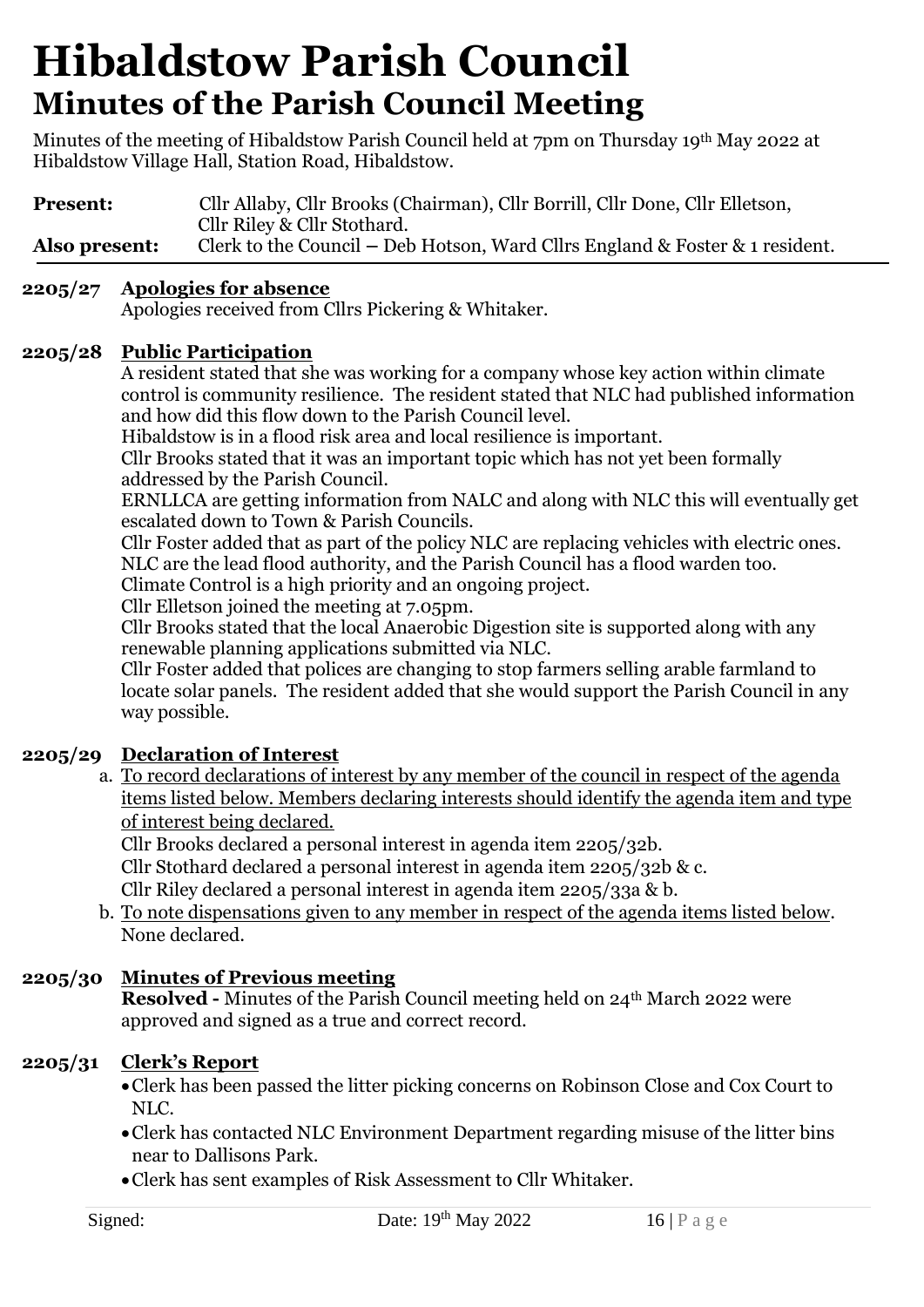- •Clerk has contacted the Diocese about recapping the church wall. Agenda item.
- •Clerk asked for comments to the NLC Integrated Strategy Consultation none received.
- •Potholes reported Ings Lane.

### **2205/32 Delegate Reports**

a. To receive a chairman's report on activities undertaken on behalf of the Parish Council. Cllr Brooks provided a report on the following activities:

05/04 – attended the NALC National Assembly meeting via Zoom which includes a regular update on climate control. Another recent regular topic is to allow Town & Parish Council to choose to meet virtual when required.

12/04 – attended the ERNLLCA District Committee meeting which was the last one that Executive Officer Alan Barker will attend.

13/04 – Resources Sub-Committee meeting who finalised the new appointment of Tom Clay as Executive Officer.

b. To receive an update report from the Cemetery Working determining actions required. Grass cutting has begun.

There have been some complaints about grass cuttings on memorial and birds messing on the memorials.

c. To receive a report regarding the Hibaldstow Play Park determining any actions required. The safety checks were circulated prior to the meeting, and all is in order. There is some sweeping up of broken glass to be carried out at the Robinson Grove entrance.

Cllr Stothard raised concerns about the grass when cut being left on site. Clerk has asked that this is addressed at the next cut by the contractor and will check the frequency of the cutting and change to every 2 weeks if not already done.

### **2205/33 Village Hall Report**

a. To receive an update written report from the Executive Village Hall Committee. The following report was received prior to the meeting.

This month's meeting was very much Jubilee centred and we are meeting to finalise things every week on the run in to the day. The kids' lunch has by and large been sponsored but various companies and we have what looks like a reasonable line up of events to get the village out in force.

NLC event paperwork is in, and we have agreed parking restrictions will be in force on Scawby Road on the day.

The Sunday special rate is proving popular with children's parties, and we have several pop-up Sunday markets in place where the hall is receiving additional monies from tea and coffee sales.

The flagpole has now arrived and will be in place for the Jubilee event

We have an agenda item to review the hall charging structure particularly for the football pitch where cost of maintenance have increased significantly. Similarly, the energy price increase is prompting a review inside. This is on the agenda for the next meeting.

A grant submission has been sent to Merlin Renewables for support for the proposed film show project. Awaiting response

We are also talking to HWRA re possible grant funding for the tennis court refurbishment. Cllr Riley added unfortunately the previous member of the Committee who was responsible for the banking and Charity Commission is not proving to be helpful. The

bank statements are not being passed to the new Treasurer and access to the Charity Commission is not available. Assistance is being requested from HWRA for a way forward.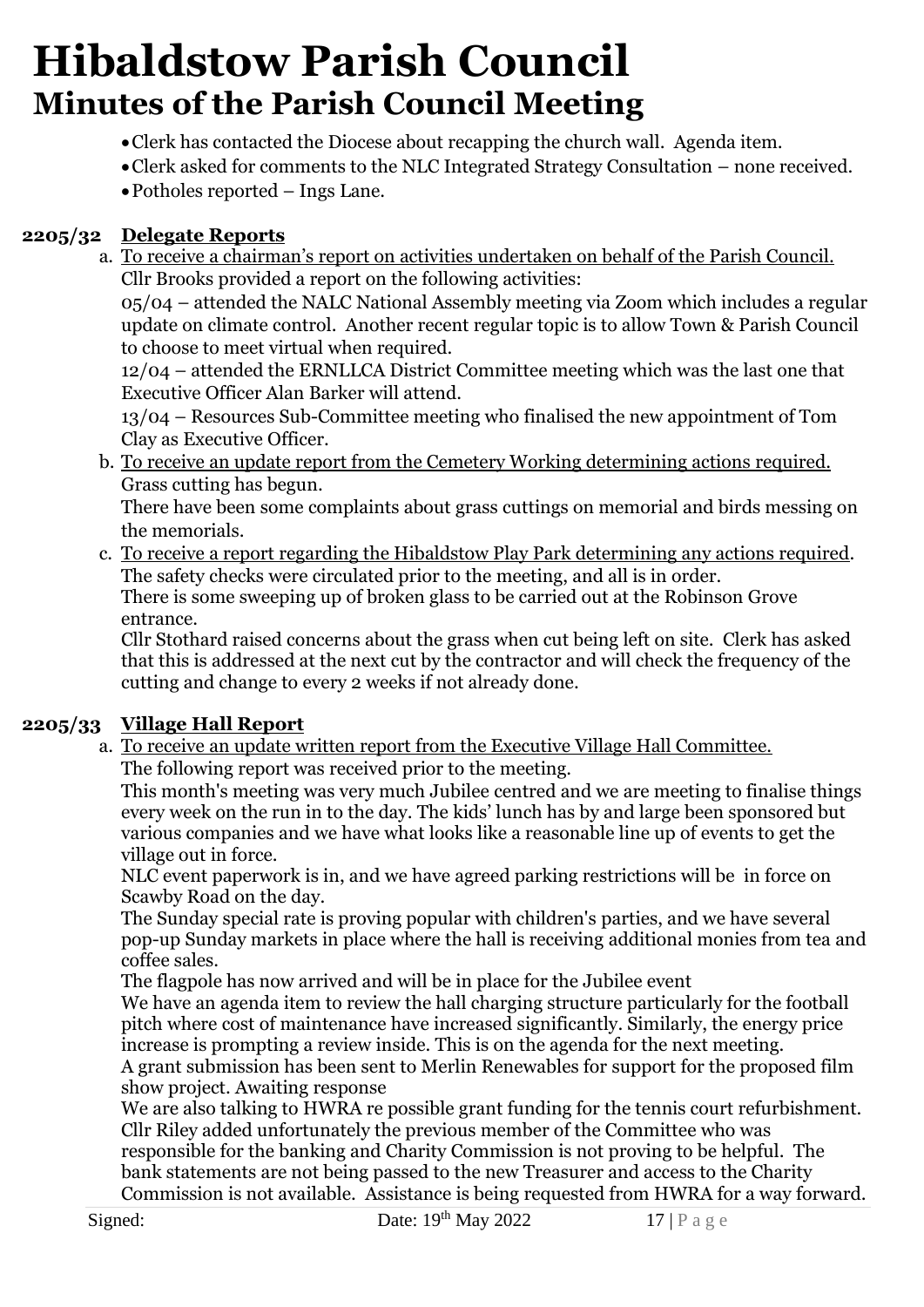Hallmaster is up and working well and a rebate on the rates has been granted by NLC. The Committee is moving banks.

The Committee are struggling for volunteers to assist with the Jubilee events, several Cllrs volunteered. A grant request is to be sent to the Parish Council to assist in funding for the events organised.

b. To consider the maintenance requirements for the village hall determining actions required.

Item deferred.

## **2205/34 Report from Ward Cllrs on NLC issues**

To receive a report from Ward Cllrs on NLC activities.

Cllr Foster informed those present that roadworks are ongoing throughout the area, particularly with KCOM who have been pressured into reinstating some area previously done but not to a great standard.

NLC are to purchase 2/3 new pothole repair vehicles.

NLC are looking to cut back the overhanging foliage blocking streetlights on Station Road. Cllr Foster is also dealing with a resident who has concerns about some land adjacent to his property.

The Community Funding pot is available for the VHC to apply for funding.

## **2205/35 Police Matters / NATs**

To receive an update report from Humberside Police and the NATs representative. The NATs meeting was held on 20<sup>th</sup> April.

There is little crime in the area at present other than quad bikes which were a nuisance to start with but now involved in serious criminal activities.

Humberside Police now have a dedicated task force to deal with this type or crime and have to base attendance to demand as there is only one team for the whole area. Humberside Police have gone from the worse to the best force. Crime still needs to be reported via 101 or online.

## **2205/36 Highways / Neighbourhood Services / NLC issues / Parish Issues**

a. To receive an update report regarding the current state of the church wall, determining actions required.

Clerk to arrange for a contractor to meeting with the Cemetery Working Group with a view to repair the wall.

- b. To consider the frequency of cutting of the verges and Dallisons. As above the Clerk will check the frequency and increase to fortnightly cuts if necessary. Clerk to obtain costs to cut back the grass from the path back to the verges along both Hopfield and Kent Drive.
- c. To acknowledge the undertaking of the NLC Standards Training by all Cllrs. Clerk to recirculate the email from NLC with the YouTube video are Cllrs to confirm at the next meeting that they have seen the video.
- d. To inform the Clerk of any further highway issues to report to NLC. Cllr Riley asked Ward Cllrs if the state of the litter on the laybys could be dealt with. The new large bins that have been placed in the laybys are always overflowing and when collected the surrounding litter is not collected. Clerk to report to NLC Highways and copy on Cllr Foster.

Clerk to report the damage kerb stone on the Brigg Road/Station Road junction. Clerk to ask NLC to clean the signs throughout the parish.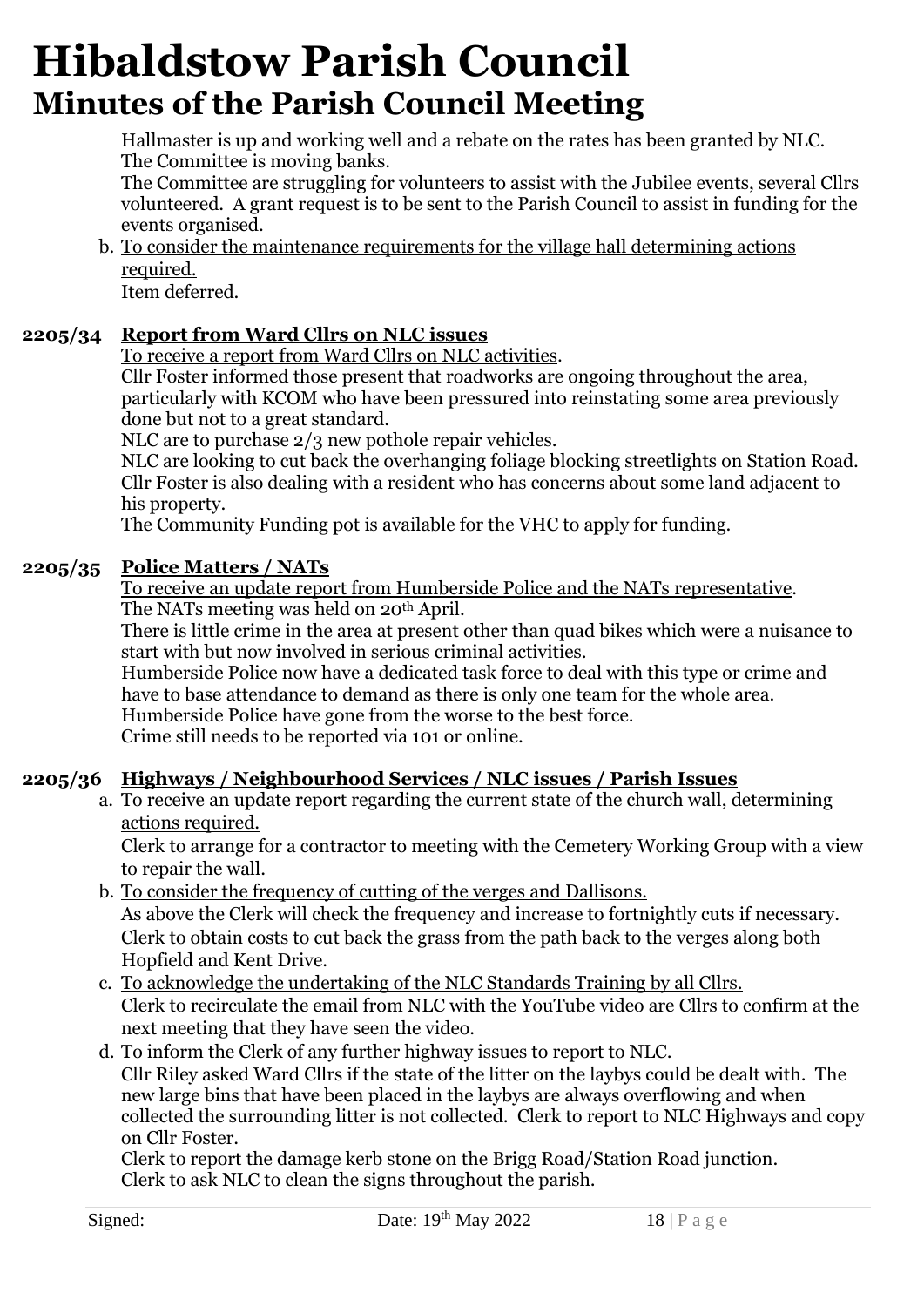### **2205/37 Planning**

a. To receive any decisions and discuss the following applications received from North Lincolnshire Council.

**2022/108 –** application under the Hedgerow Regulations 1997 act at Cliff Farm, Ermine Street may proceed.

**2022/435 –** full planning permission granted to erect a two storey extension to the side of the dwelling at 16 Dentons Way.

**2022/636 –** appeal dismissed for the application for approval of reserved matters pursuant of outline application PA/2018/1716 for up to 48 dwellings on land on B1207, Station Road, Hibaldstow.

b. To note the applications submitted under the Clerks delegated authority.

**2022/29 –** planning permission to erect holiday cottages with associated stores and garages at land adjacent to 87 Redbourne Road.

#### **Application supported.**

**2022/619 –** planning permission to erect extension and garage and additional alterations at 57 Prestworth House, Station Road, Hibaldstow.

### **No objection or comment.**

**2022/636 –** application for approval of reserved matters pursuant of outline application PA/2018/1716 for up to 48 dwellings on land on B1207, Station Road, Hibaldstow. **Subject to being fully compliant with all conditions no objection.**

### **2205/38 Correspondence for Discussion/Decision**

a. To be notified of the Quickline Communications correspondence determining any actions required.

It was agreed that the Clerk will inform Quickline that they should approach the VHC to hire the hall if they wanted to conduct an open event for residents and that any advertising or leaflet dropping should be done themselves.

b. To be notified of the response from NLC Waste Management regarding the use of the litter bins for domestic waste, determining any further actions required.

NLC will target the area for educational visits to alleviate the use of the bins for domestic waste.

A Cllr stated that he was aware of a resident that regularly fly tipped and would report to NLC Waste Management.

#### **Correspondence for Information**

- c. ERNLLCA communication Ukraine refugee appeal, Sector Finance Survey & Fighting Climate Control.
- d. Planning Inspectorate report for the Humber Low Carbon pipeline.
- e. RAF confirmation of flypast this is scheduled for  $4<sup>th</sup>$  June at 15:45.
- f. NATs minutes of the meeting held 05/01 & Agenda for the next meeting 03/08.
- g. NLC Highway updates.

### **2205/39 Accounts**

- a. To consider attendance to the ERNLLCA training seminars. **Resolved –** Clerk to attend the Clerks Seminar on 16th June.
- b. To be notified and approve the Internal Audit report 2021/22 and determine any actions required.

**Resolved** – the report was noted and approved. The Clerk will address issues raised.

c. To approve the Annual Governance Statement 2021/22.